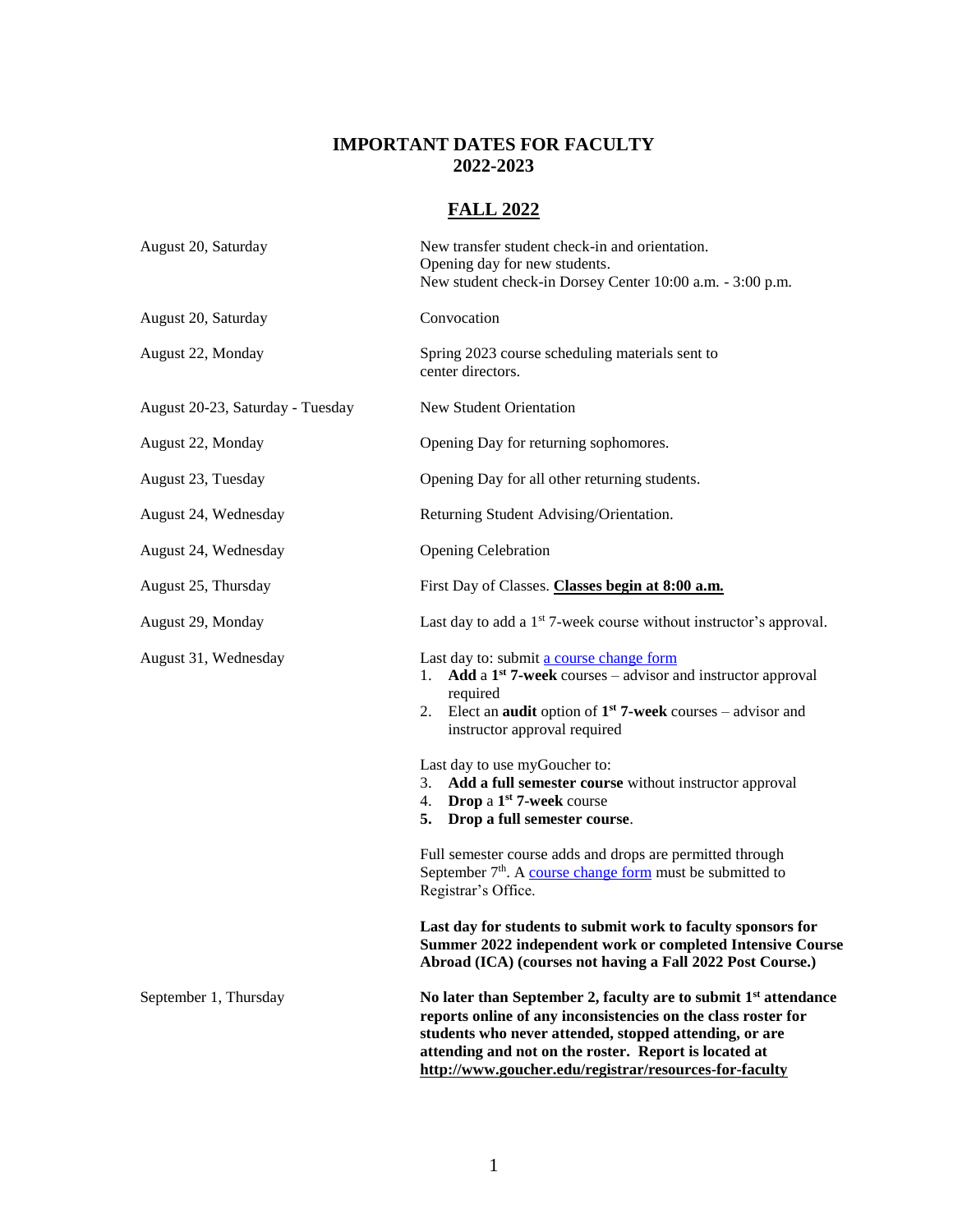| September 2, Friday<br>End of Week 1 | Last day for students to submit work to faculty sponsors<br>for Summer 2022 internships                                                                                                                                                                                                                                                                                       |
|--------------------------------------|-------------------------------------------------------------------------------------------------------------------------------------------------------------------------------------------------------------------------------------------------------------------------------------------------------------------------------------------------------------------------------|
|                                      | Early deadline to submit Internship Learning Agreement to CEO for<br>Fall 2022.                                                                                                                                                                                                                                                                                               |
| September 5, Monday                  | Labor Day (no classes)                                                                                                                                                                                                                                                                                                                                                        |
| September 6, Tuesday                 | 2 <sup>nd</sup> Attendance reports due to the Registrar's Office.<br>Access at http://www.goucher.edu/registrar/resources-for-<br>faculty                                                                                                                                                                                                                                     |
| September 7, Wednesday               | Last day to submit a course change form to:<br>Add a full semester course - instructor and advisor approval<br>1.<br>required.<br>2. Elect an <b>audit</b> option for <b>a <u>full semester</u></b> course already<br>enrolled in - instructor's and advisor's approval required.<br><b>Drop a full semester</b> course without a "W" — advisor's<br>3.<br>approval required. |
| September 9, Friday<br>End of week 2 | Grades due for Summer 2023 internships, IW and completed ICA's<br>Center directors return first draft of the Spring 2023 course<br>schedule due to Registrar's Office.                                                                                                                                                                                                        |
| September 16, Friday                 | 5:00pm deadline to submit a course change form to:<br>Withdraw from a half course $(1st 7$ -week) with<br>1.<br>a "W" - advisor's approval required.<br>Last day to elect pass/no pass or change a pass/no pass to<br>2.<br>a regular grade, for a half course $(1st 7$ -week) – advisor's<br>approval required.                                                              |
| September 23, Friday                 | Second draft of Spring 2023 course schedule sent to<br>center directors with rooms                                                                                                                                                                                                                                                                                            |
| September 30, Friday,                | Center directors return second draft of the Spring 2023 course<br>schedule.                                                                                                                                                                                                                                                                                                   |
| October 7-9, Friday-Sunday           | Family Weekend                                                                                                                                                                                                                                                                                                                                                                |
| October 12, Wednesday                | Last day of 1 <sup>st</sup> 7-week courses.                                                                                                                                                                                                                                                                                                                                   |
| October 12-21, Wednesday- Friday     | Online grading for $1st$ 7-week courses open.                                                                                                                                                                                                                                                                                                                                 |
| October 13-16, Thursday-Sunday       | Fall Break, no classes.                                                                                                                                                                                                                                                                                                                                                       |
| October 14, Friday                   | Final draft of Spring 2023 course schedule sent to center directors                                                                                                                                                                                                                                                                                                           |
| October 17, Monday                   | First day of the 2 <sup>nd</sup> 7-week courses.<br>Advisor's approval required to add a 2 <sup>nd</sup> 7-week course.                                                                                                                                                                                                                                                       |
| October 19, Wednesday                | Center directors submit to Registrar any last changes for Spring<br>2023 course schedule                                                                                                                                                                                                                                                                                      |
|                                      | Last day to add $2nd$ 7-week course without instructor's approval.                                                                                                                                                                                                                                                                                                            |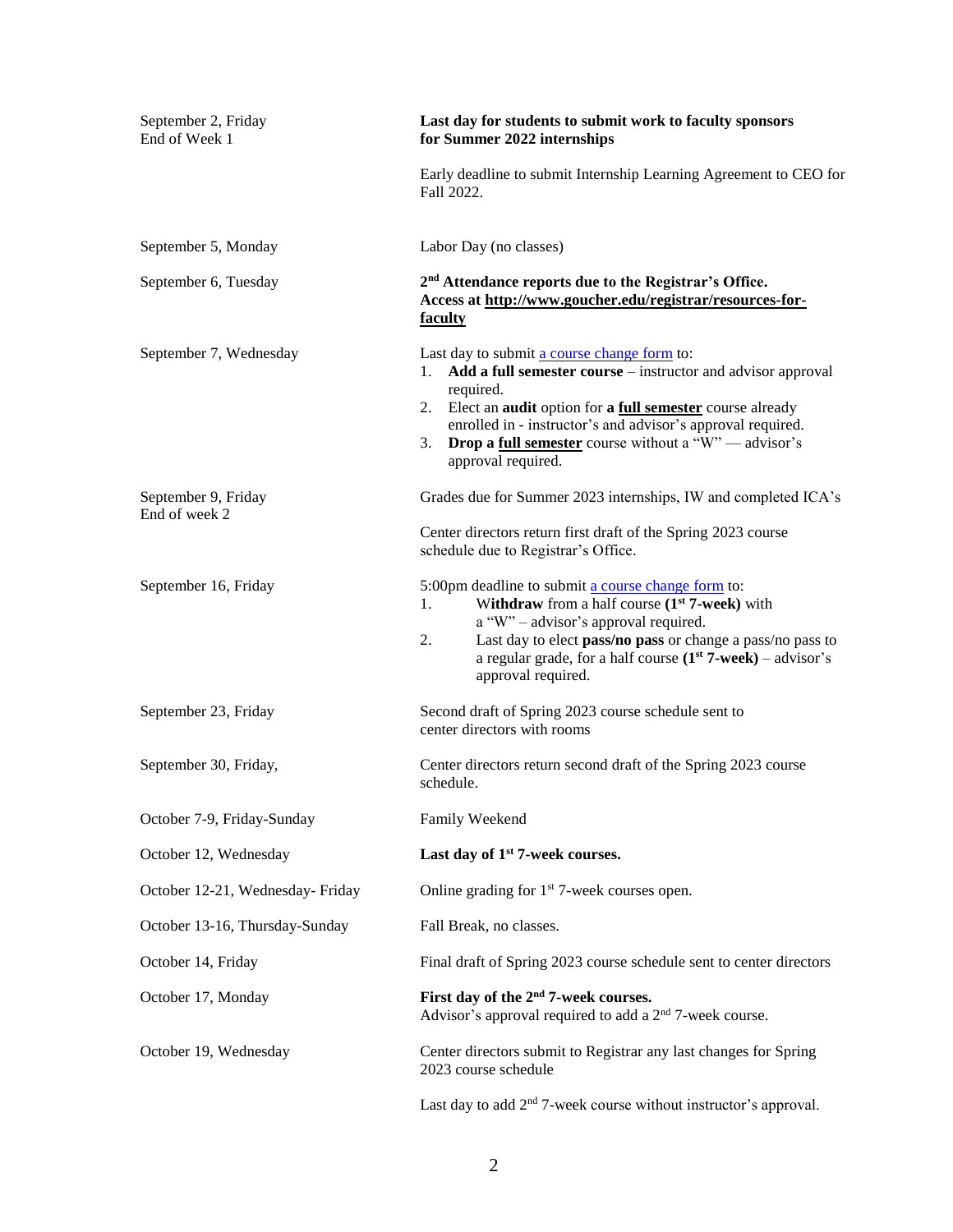| October 21, Friday                   | 5:00pm deadline to submit a course change form to:<br><b>Drop a half course (2<sup>nd</sup> 7-week)</b> without a "W" – advisor<br>1.<br>approval required.<br>Add a half course $(2nd 7$ -week) – instructor and advisor<br>2.<br>approval required.<br>Elect audit option half course $(2nd 7$ -week) – instructor and<br>3.<br>advisor approval required.<br>Final day for submitting grades online for $1st$ 7-week courses<br>and 1st 7-week ICA's.<br>Final deadline to submit Internship Learning Agreement to CEO for                                                                                                                                                                                                                                                                                                                                 |
|--------------------------------------|---------------------------------------------------------------------------------------------------------------------------------------------------------------------------------------------------------------------------------------------------------------------------------------------------------------------------------------------------------------------------------------------------------------------------------------------------------------------------------------------------------------------------------------------------------------------------------------------------------------------------------------------------------------------------------------------------------------------------------------------------------------------------------------------------------------------------------------------------------------|
| October 24, Monday                   | Fall 2022.<br>Registration Guidebook for Spring 2023 is posted at<br>http://www.goucher.edu/registrar/course-information/.                                                                                                                                                                                                                                                                                                                                                                                                                                                                                                                                                                                                                                                                                                                                    |
| October 24-November 4, Monday-Friday | Academic advising for Spring 2023.                                                                                                                                                                                                                                                                                                                                                                                                                                                                                                                                                                                                                                                                                                                                                                                                                            |
| October 28, Friday<br>End of Week 9  | Deadline for second semester sophomores to declare a<br>major - online form should be submitted                                                                                                                                                                                                                                                                                                                                                                                                                                                                                                                                                                                                                                                                                                                                                               |
| October 31, Monday                   | Registration begins for Goucher January 2023 J-term courses.                                                                                                                                                                                                                                                                                                                                                                                                                                                                                                                                                                                                                                                                                                                                                                                                  |
| November 4, Friday                   | 5:00pm deadline to submit a course change form to:<br>Withdraw from semester courses with a "W" - advisor's<br>1.<br>approval required.<br>2.<br>Elect pass/no pass or change from pass/no pass to regular<br>grade, in a semester course – advisor's approval required.<br>Withdraw from a half course $(2nd 7$ -week) with a W" –<br>3.<br>advisor's approval required.<br>Elect pass/no pass or change from pass/no pass to regular<br>4.<br>grade, for a <b>half course</b> $(2nd 7$ -week) – advisor's approval<br>required.<br>Juniors must complete the Statement of Intent for Senior Thesis and<br>submit it to the office of the Associate Provost on or before the last<br>day of classes of the preceding semester in which senior thesis work<br>formally begins.<br>http://www.goucher.edu/registrar/documents/Senior-Thesis-<br>Guidelines.pdf |
| November 7, Monday                   | Summer 2023 ICA Application Deadline                                                                                                                                                                                                                                                                                                                                                                                                                                                                                                                                                                                                                                                                                                                                                                                                                          |
| November 14-18, Monday-Friday        | Online registration for Spring 2023 begins, depending on<br>number of completed credits. Days and times are published in the<br>Registration Guidebook on Goucher's website at<br>http://www.goucher.edu/registrar/registration-info-and-dates                                                                                                                                                                                                                                                                                                                                                                                                                                                                                                                                                                                                                |
| November 23-27, Wed-Sun              | Thanksgiving Holiday (no classes)                                                                                                                                                                                                                                                                                                                                                                                                                                                                                                                                                                                                                                                                                                                                                                                                                             |
| November 28, Monday                  | Classes resume at 8:00 a.m.                                                                                                                                                                                                                                                                                                                                                                                                                                                                                                                                                                                                                                                                                                                                                                                                                                   |
| December 9, Friday                   | Last day of classes.                                                                                                                                                                                                                                                                                                                                                                                                                                                                                                                                                                                                                                                                                                                                                                                                                                          |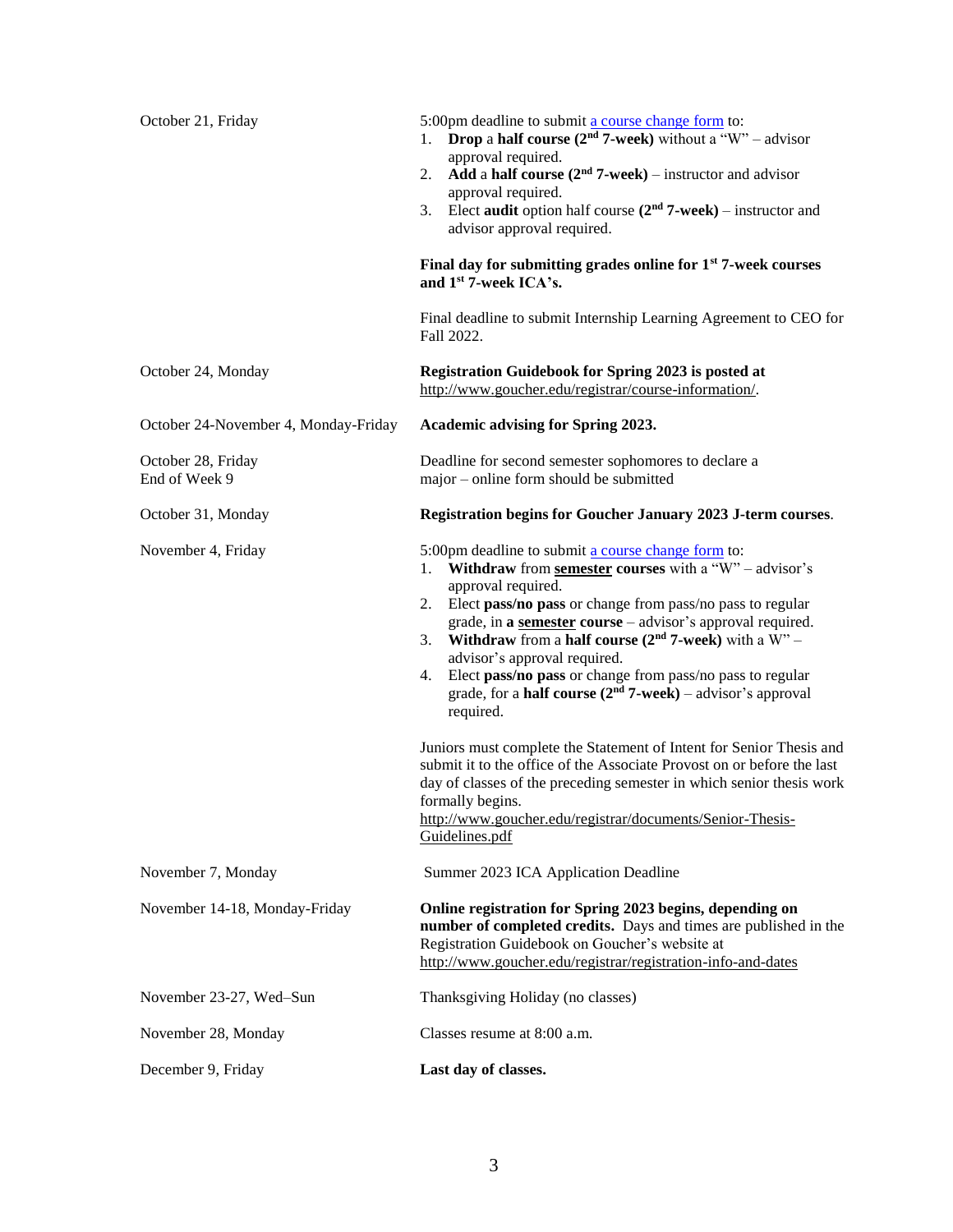|                                 | Deadline for Incomplete Grade requests for Fall 2022 courses.<br>Due at 5pm in Registrar's office.                   |
|---------------------------------|----------------------------------------------------------------------------------------------------------------------|
|                                 | Last day to submit work to faculty sponsors for Fall 2022<br>internships, extended incompletes and independent work. |
|                                 | Internship Learning Agreements (ILA) for Winter 2023 due to<br><b>Career Education Office (CEO)</b>                  |
| December 10-12, Saturday–Monday | Reading Period                                                                                                       |
| December 12, Monday             | Capstone Day                                                                                                         |
| December 13-16, Tuesday-Friday  | Final Experience/Exam week                                                                                           |

#### **GRADE SUBMISSION DATES FOR FALL 2022**

| September 9, Friday    | Grades due for Summer 2022 internships, IW and completed ICA's.                                                              |
|------------------------|------------------------------------------------------------------------------------------------------------------------------|
| October 21, Friday     | Grades due for ICA's completed for the 1 <sup>st</sup> 7-week of Fall as well as<br>any other 1 <sup>st</sup> 7-week course. |
| December 9, Friday     | Incomplete Grade request for Fall 2022 courses deadline. Due by<br>5pm in Registrar's office.                                |
| December 20, Tuesday   | Grades due for all $2nd$ 7-week and full semester courses and<br>internships.                                                |
| December 21, Wednesday | December 2022 degree clearances due from program directors.                                                                  |
| January 20, Friday     | Grades due for Fall 2022 courses marked as incomplete.                                                                       |

# **INTERSESSION/J-TERM 2023**

| January 4-27, Wednesday-Friday | Intersession/J-Term                                                                                                                                                     |
|--------------------------------|-------------------------------------------------------------------------------------------------------------------------------------------------------------------------|
| January 4, Wednesday           | Last day to add/drop J-Term classes                                                                                                                                     |
| January 9, Monday              | Last day to add/drop for January intersession courses. (NOT J-<br>Term). Instructor's and advisor's signatures required to add a<br>course.                             |
| January 13, Friday             | Work due to instructors for Fall 2022 courses marked as<br>incomplete.                                                                                                  |
| January 16, Monday             | Martin Luther King, Jr. Holiday (no classes).                                                                                                                           |
| January 20, Friday             | Last day to withdraw or change to pass/no pass grade from a<br>winter internship, intersession courses and J term courses with a<br>"W" – advisor's signature required. |
| January 20, Friday             | Grades due for Fall 2022 course marked as incomplete.                                                                                                                   |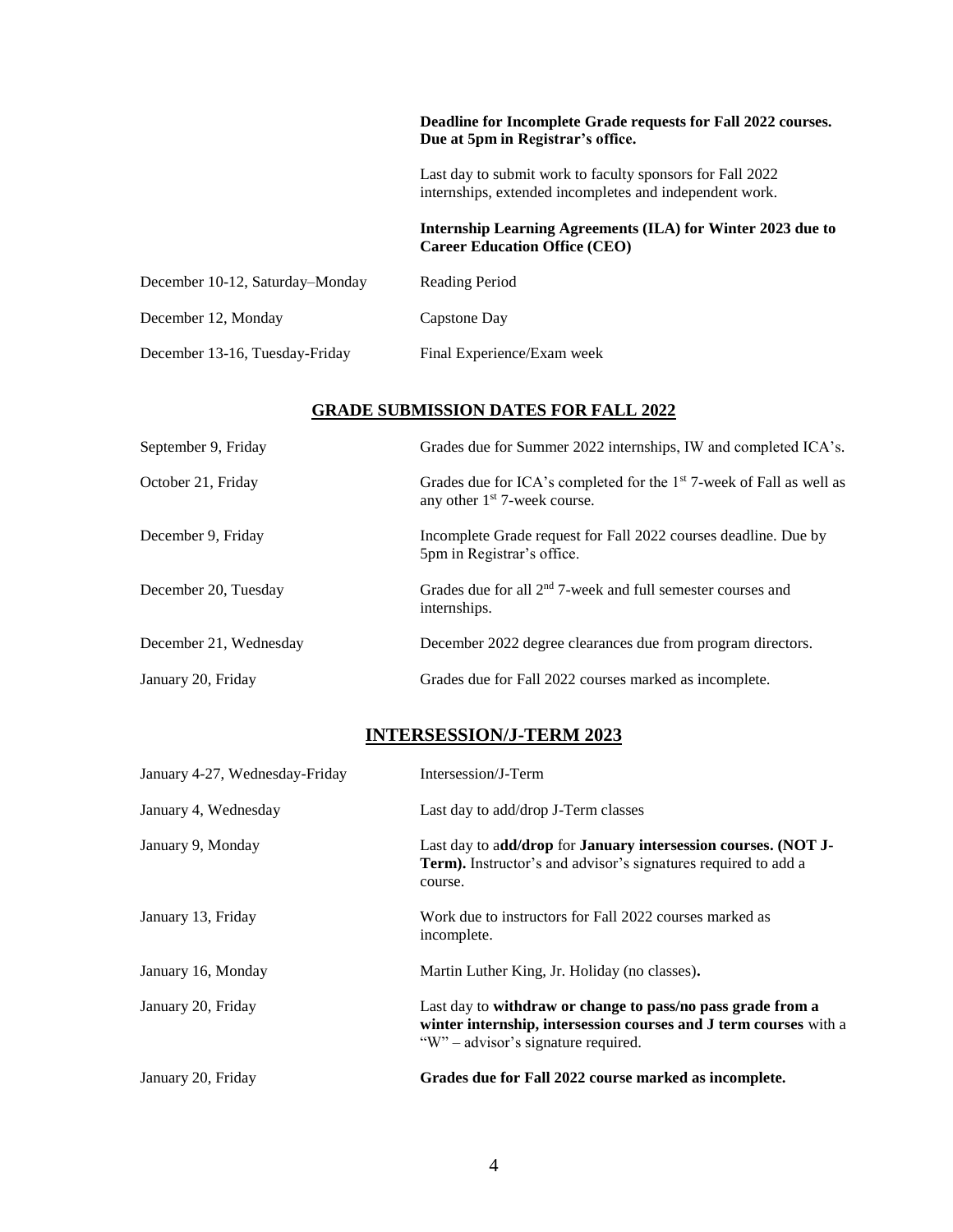# **SPRING 2023**

| January 24, Tuesday                                | Fall 2023 course scheduling materials sent to center directors.                                                                                                                                                                                                                                                                                                                                                                                |
|----------------------------------------------------|------------------------------------------------------------------------------------------------------------------------------------------------------------------------------------------------------------------------------------------------------------------------------------------------------------------------------------------------------------------------------------------------------------------------------------------------|
| January 28, Saturday                               | <b>Opening Day for all students.</b>                                                                                                                                                                                                                                                                                                                                                                                                           |
| January 28-29, Saturday-Sunday                     | January orientation program for incoming first year and transfer<br>students.                                                                                                                                                                                                                                                                                                                                                                  |
| January 30, Monday                                 | Classes begin at 8:00 a.m.                                                                                                                                                                                                                                                                                                                                                                                                                     |
|                                                    | Schedule adjustments/advising.                                                                                                                                                                                                                                                                                                                                                                                                                 |
| February 1, Wednesday                              | Last day to add 1 <sup>st</sup> 7-week course without instructor's approval.                                                                                                                                                                                                                                                                                                                                                                   |
| February 3, Friday<br>End of first week of classes | Last day to submit online the Application for Degree for<br>seniors expecting to graduate in either May or August 2023 and/or<br>participate in the 2023 commencement ceremony held in May.<br>After this date, students with late submissions or changes must<br>make them in writing to the Registrar's office.                                                                                                                              |
|                                                    | Early deadline to submit Internship Learning Agreement to CEO for<br>Spring 2023.                                                                                                                                                                                                                                                                                                                                                              |
|                                                    | Last day to submit work to faculty sponsors for Winter<br>2023 internship.                                                                                                                                                                                                                                                                                                                                                                     |
|                                                    | Last day to submit a course change form to:<br>Add 1 <sup>st</sup> 7-week courses (instructor and advisor's approval<br>1.<br>required)<br>2. Drop 1 <sup>st</sup> 7-week courses (advisor's approval required)<br>3. Elect the <b>audit</b> option for a $1st$ 7-week courses (instructor and<br>advisor's approval required)<br>Semester courses not requiring special approval may be added<br>through myGoucher through Sunday, February 5 |
| February 5, Sunday                                 | Last day to add or drop through myGoucher a semester course<br>not requiring special approval.                                                                                                                                                                                                                                                                                                                                                 |
| February 6, Monday                                 | Last day to submit work to faculty sponsors for Winter<br>2023 independent work. Intensive Course Abroad (ICA) work due<br>for courses that do not have a spring post-course.                                                                                                                                                                                                                                                                  |
|                                                    | No later than February 7, faculty are required to submit attendance<br>reports online of any inconsistencies on the class roster for students<br>who never attended, stopped attending, or are attending and not on<br>the roster. https://www.goucher.edu/registrar/documents/Online-<br>Attendance-Reporting-Instructions.pdf                                                                                                                |
| February 9, Thursday                               | 2 <sup>nd</sup> Attendance reports must be submitted by this date<br>https://www.goucher.edu/registrar/documents/Online-Attendance-<br>Reporting-Instructions.pdf                                                                                                                                                                                                                                                                              |
| February 10, Friday                                | Grades due for 2023 Winter internships, IW and completed<br>ICA's.                                                                                                                                                                                                                                                                                                                                                                             |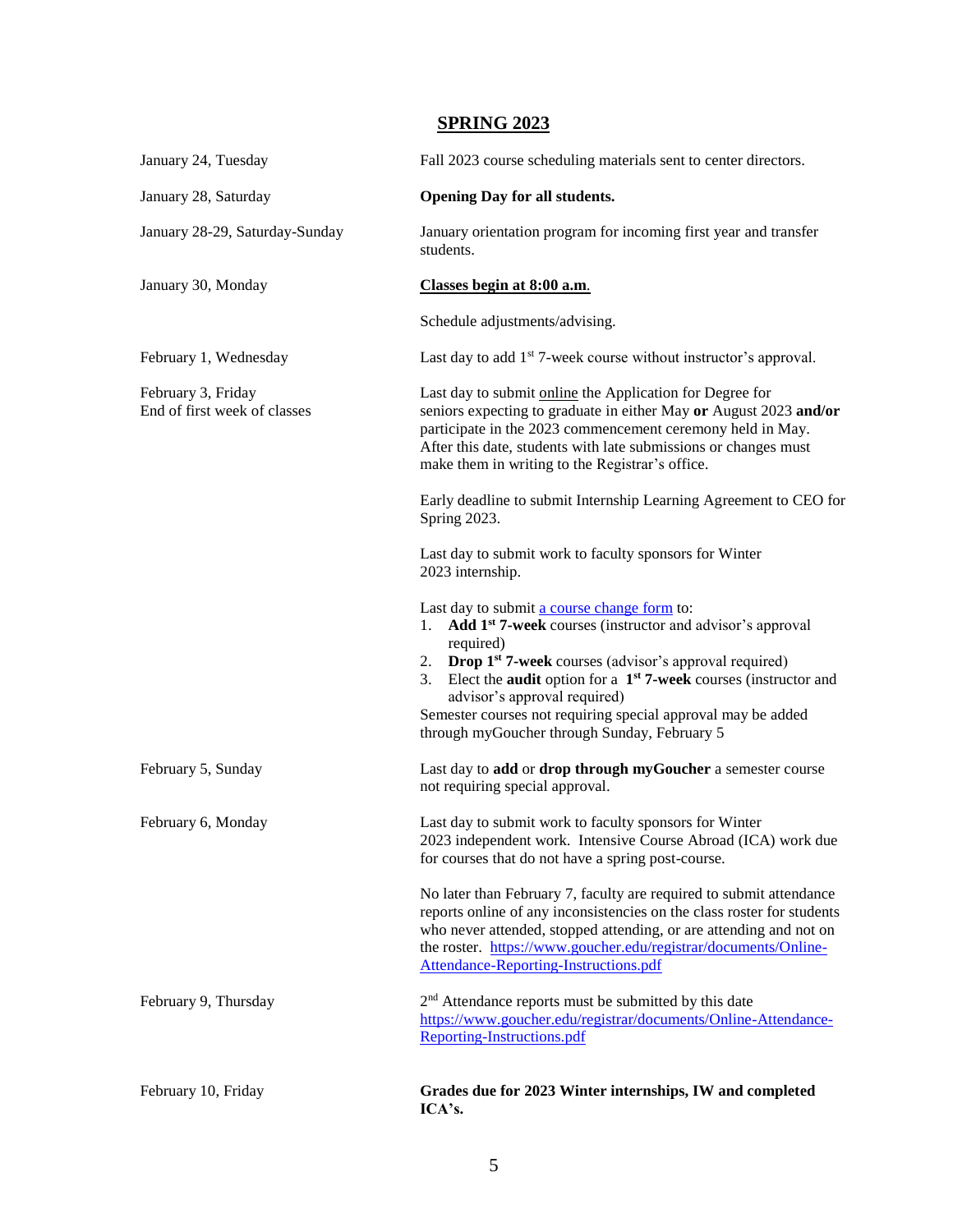|                                          | 5:00pm deadline to submit a course change form to:<br>Add a full semester course $-$ instructor $\&$ advisor's approval<br>1.<br>required.                                                                                                                                                        |
|------------------------------------------|---------------------------------------------------------------------------------------------------------------------------------------------------------------------------------------------------------------------------------------------------------------------------------------------------|
|                                          | 2. Drop a full semester course without a "W"- advisor's                                                                                                                                                                                                                                           |
|                                          | signature required.<br>3.<br>Elect audit option for a semester course already enrolled in $-$<br>instructor's & advisor's signatures required.                                                                                                                                                    |
|                                          | Center directors return first draft of the Fall 2023 course<br>schedule to the Registrar's Office                                                                                                                                                                                                 |
| February 17, Friday                      | 5:00pm deadline to submit a course change form to:<br>1. Withdraw from a half course $(1st 7$ -week) with a "W" –<br>advisor's approval required.<br>2. Elect pass/no pass or change from pass/no pass to a regular<br>grade, for a half course $(1st 7$ -week) – advisor's approval<br>required. |
| February 24, Friday                      | Second draft of Fall 2023 Course Schedule sent to center directors<br>with rooms.                                                                                                                                                                                                                 |
| February 27 - March 6<br>Monday - Monday | Raise APRs                                                                                                                                                                                                                                                                                        |
| March 3, Friday<br>End of week 5         | Work due to faculty for Winter 2023 incompletes.                                                                                                                                                                                                                                                  |
| March 8, Wednesday                       | Center directors return second draft of Fall 2023 course schedule to<br>the Registrar's Office.                                                                                                                                                                                                   |
| March 15, Wednesday                      | Final draft of Fall 2023 course schedule sent to center directors                                                                                                                                                                                                                                 |
| March 17, Friday                         | 1 <sup>st</sup> 7-week courses end.                                                                                                                                                                                                                                                               |
|                                          | Grade entry open online from March 18-25 for 1 <sup>st</sup> 7-week courses.                                                                                                                                                                                                                      |
|                                          | Center directors return to Registrar any last changes for Fall 2023<br>course schedule.                                                                                                                                                                                                           |
| March 18-26, Saturday-Sunday             | Spring Break – no classes.                                                                                                                                                                                                                                                                        |
| March 24, Friday                         | Last day to submit grades online for 1 <sup>st</sup> 7-week courses.                                                                                                                                                                                                                              |
| March 27, Monday                         | Classes resume at 8:00 a.m.                                                                                                                                                                                                                                                                       |
|                                          | $2nd$ 7-week courses begin.                                                                                                                                                                                                                                                                       |
|                                          | Registration Guidebook for Fall 2023 is posted at<br>http://www.goucher.edu/registrar/course-information/                                                                                                                                                                                         |
| March 27-April 14, Monday-Friday         | Academic advising for Fall 2023.                                                                                                                                                                                                                                                                  |
| March 29, Wednesday                      | Last day to add $2nd$ 7-week course without instructor approval.                                                                                                                                                                                                                                  |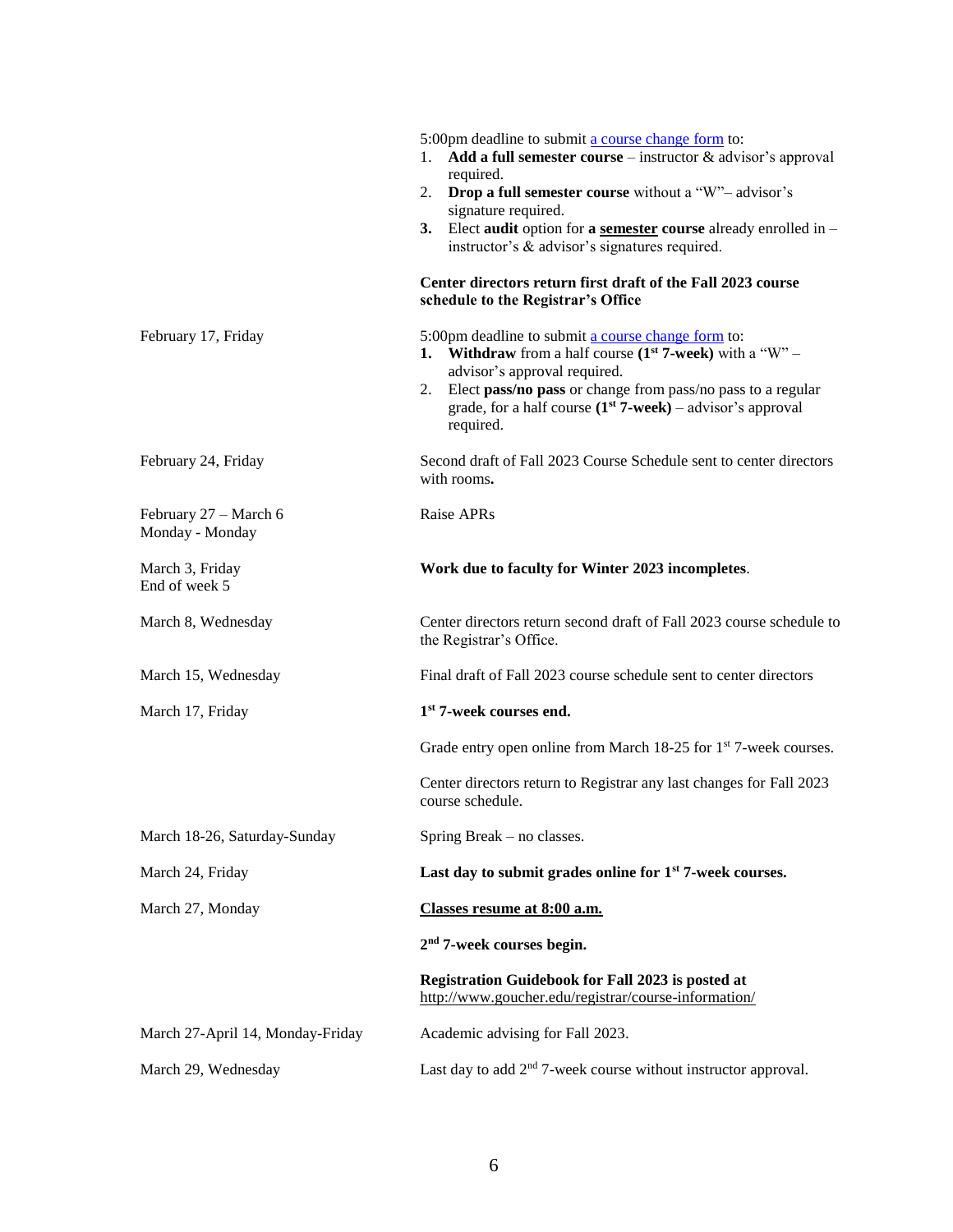|                                              | Deadline for incomplete Grade requests for Spring 2023 courses.                                                                                                                                                                                                                                                                                                                                                                                                                                                                                                                                                                                                                                                              |
|----------------------------------------------|------------------------------------------------------------------------------------------------------------------------------------------------------------------------------------------------------------------------------------------------------------------------------------------------------------------------------------------------------------------------------------------------------------------------------------------------------------------------------------------------------------------------------------------------------------------------------------------------------------------------------------------------------------------------------------------------------------------------------|
| May 11, Thursday                             | Last day of classes.                                                                                                                                                                                                                                                                                                                                                                                                                                                                                                                                                                                                                                                                                                         |
| April 28, Friday                             | Get in Goucher day (GIG) No classes that start after 11:50am.                                                                                                                                                                                                                                                                                                                                                                                                                                                                                                                                                                                                                                                                |
| April 28-30, Friday-Sunday                   | Alumnae/i Weekend 2023                                                                                                                                                                                                                                                                                                                                                                                                                                                                                                                                                                                                                                                                                                       |
| April 17-21, Monday-Friday                   | Online registration for Fall 2023 begins, depending on number<br>of completed credits. Days and times are published in the<br>Registration Guidebook on Goucher's website:<br>http://www.goucher.edu/registrar/registration-info-and-dates                                                                                                                                                                                                                                                                                                                                                                                                                                                                                   |
|                                              | before the last day of classes of the preceding semester in which<br>senior thesis work formally begins.<br>http://www.goucher.edu/registrar/documents/Senior-Thesis-<br>Guidelines.pdf<br>5:00pm deadline to submit a course change form to:<br><b>Withdraw</b> from a semester course with a "W" – advisor<br>1.<br>approval required.<br><b>Withdraw</b> from a half course $(2nd 7$ -week) with a "W" –<br>2.<br>advisor approval required.<br>Elect pass/no pass or change pass/no pass to a regular grade, in<br>3.<br>a semester course. Advisor approval required.<br>Elect pass/no pass or change from a pass/no pass to a regular<br>4.<br>grade, for a half course $(2nd 7-week)$ – advisor approval<br>required. |
| April 14, Friday<br>End of Week 10           | Juniors must complete the Statement of Intent for Senior<br>Thesis and submit it to the office of the Associate Provost on or                                                                                                                                                                                                                                                                                                                                                                                                                                                                                                                                                                                                |
| April 7, Friday<br>End of Week 9             | Deadline for second semester sophomores to declare a<br>major - online form should be submitted                                                                                                                                                                                                                                                                                                                                                                                                                                                                                                                                                                                                                              |
| April 3 – April 10<br><b>Monday - Monday</b> | Raise APRs.                                                                                                                                                                                                                                                                                                                                                                                                                                                                                                                                                                                                                                                                                                                  |
| April 3, Monday                              | Registration for Goucher Summer 2023 courses begins.                                                                                                                                                                                                                                                                                                                                                                                                                                                                                                                                                                                                                                                                         |
|                                              | approval required.<br>3. Elect audit option half course (2nd 7-Week) – instructor<br>and advisor approval required.<br>No later than March 31, faculty are required to submit attendance<br>reports online of any inconsistencies on the class roster for students<br>who never attended, stopped attending, or are attending and not on<br>the roster. https://www.goucher.edu/registrar/documents/Online-<br>Attendance-Reporting-Instructions.pdf                                                                                                                                                                                                                                                                         |
|                                              | 5:00pm deadline to submit a course change form to:<br>1. Add a half course $(2nd 7-Week)$ – instructor and advisor<br>approval required.<br>2. Drop a half course (2nd 7-Week) without a "W" – advisor                                                                                                                                                                                                                                                                                                                                                                                                                                                                                                                       |
| March 31, Friday                             | Final deadline to submit Internship Learning Agreement to CEO for<br>Spring 2023.                                                                                                                                                                                                                                                                                                                                                                                                                                                                                                                                                                                                                                            |

7

Due by 5pm in Registrar's office.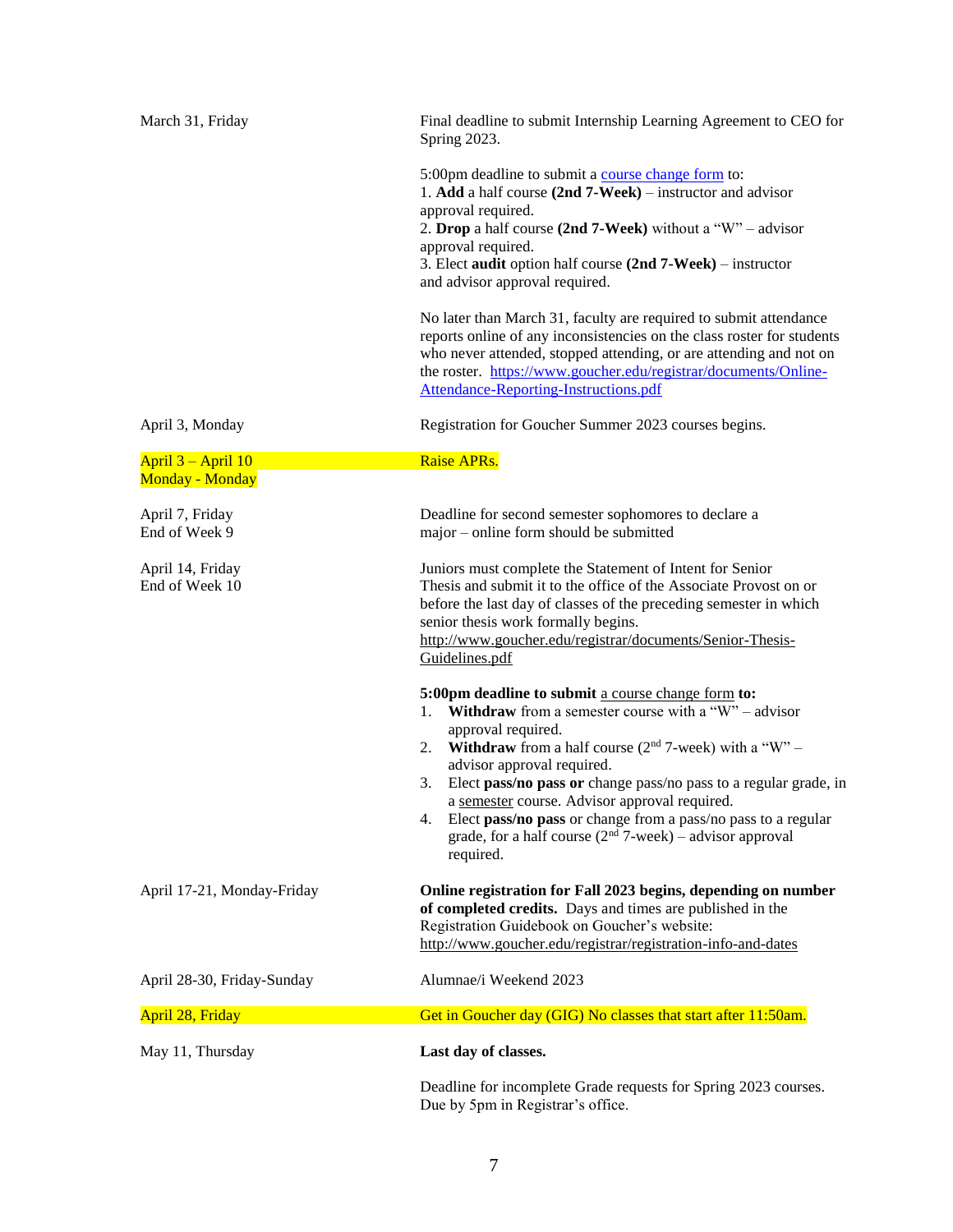Last day for students to submit work to faculty sponsors for Spring 2023 internships

| May 12, Friday             | Goucher Symposium Day/Spring Convocation                                                                                   |
|----------------------------|----------------------------------------------------------------------------------------------------------------------------|
| May 13-15, Saturday-Monday | Reading Period                                                                                                             |
| May 16-19, Tuesday-Friday  | Final Experience/Exam week                                                                                                 |
| May 25, Thursday           | Baccalaureate                                                                                                              |
| May 26, Friday             | Commencement 10:30 a.m.                                                                                                    |
| June 2, Friday             | Last day to submit registration for Summer 2023 independent work,<br>field work, practicum, directed reading and research. |

#### **GRADE SUBMISSION DATES FOR SPRING 2023**

| February 10, Friday | Grades due for 2023 Winter internships, IW and completed ICA's.          |
|---------------------|--------------------------------------------------------------------------|
| March 24, Friday    | Last day to submit grades online for $1st$ 7-week courses.               |
| May 22, Monday      | Final grades due for all graduating seniors at noon.                     |
| May 23, Tuesday     | Final grades due for all students.                                       |
| May 23, Tuesday     | May 2023 BA degree clearances due to Registrar's Office by<br>$3:00pm$ . |
| June 30, Friday     | Grades due for Spring 2023 incompletes                                   |
| August 18, Friday   | Grades due for Summer 2023 internship                                    |

#### **SUMMER 2023**

| June 2, Friday             | Early deadline to submit Internship Learning Agreement to CEO for<br>Summer 2023. |
|----------------------------|-----------------------------------------------------------------------------------|
| June 5-29, Monday-Thursday | Summer session $I$ – undergraduate courses                                        |
| June 5, Monday             | Last day to add/drop Summer Session I course                                      |
| June $6-23$                | Withdrawal period Summer Session I course                                         |
| June 19, Monday            | Juneteenth observed                                                               |
| June 23, Friday            | Work due to faculty for Spring 2023 incompletes.                                  |
| June 30, Friday            | Grades due for Spring 2023 incompletes                                            |